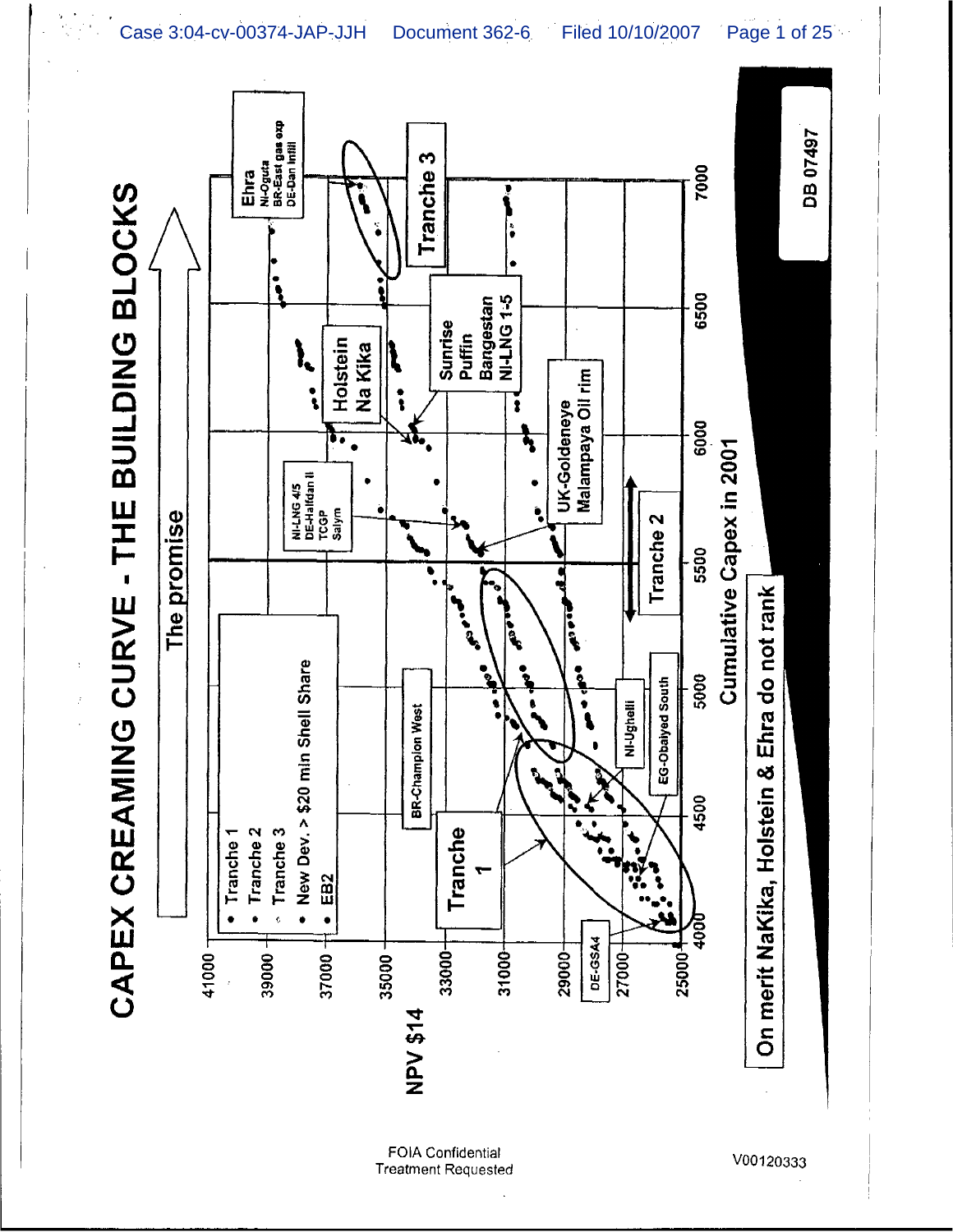"EXISTING ASSET" CATEGORY CAPEX 2001



FOIA Confidential **Treatment Requested**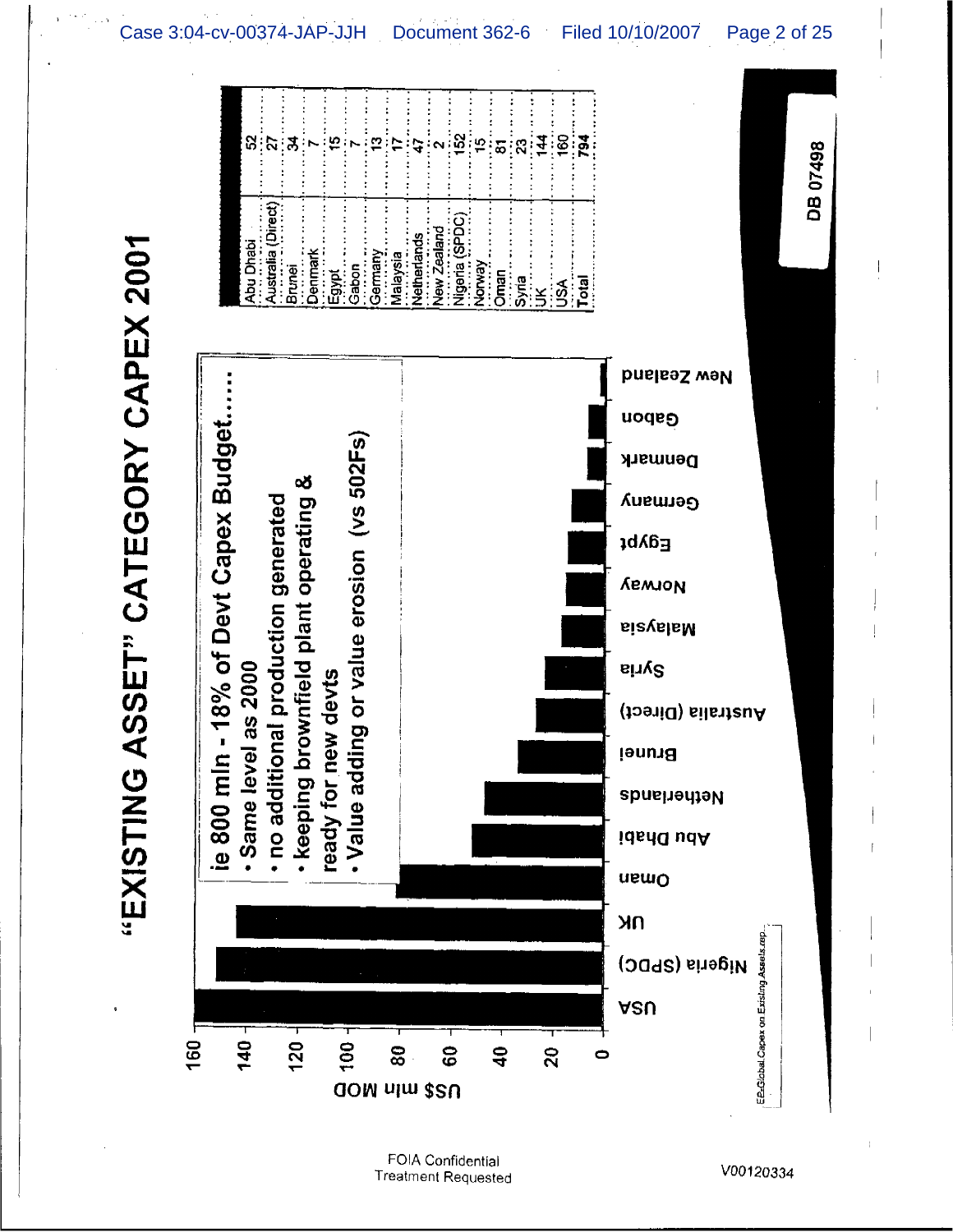OIL & GAS PRODUCTION 2001-2005 BY OU

**D/eoq 000.** 



FOIA Confidential **Treatment Requested**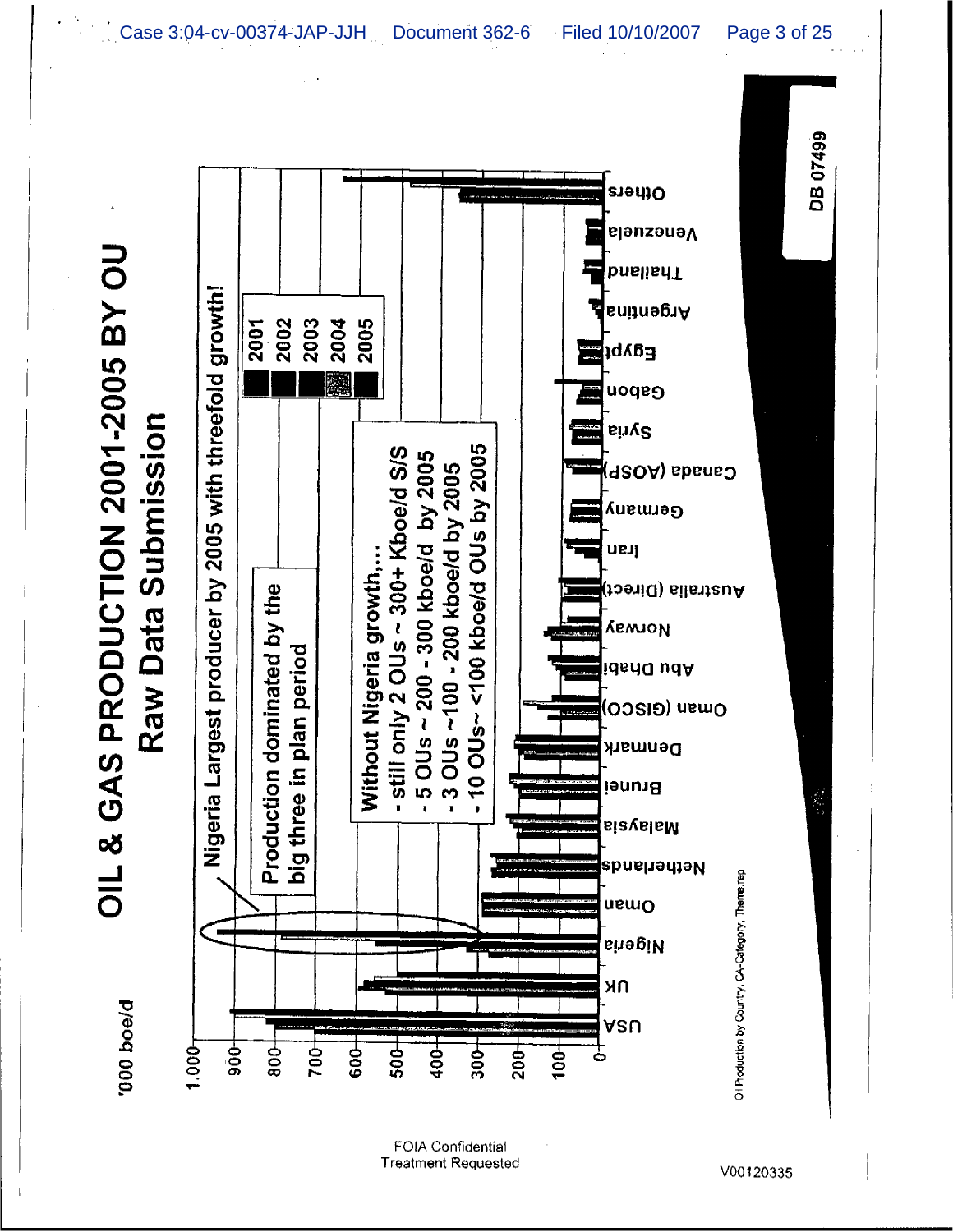Raw data quality is good,

...........but there is a large request will be a tough competition for funds ........Large number of attractive new devts & tranche funds

Large amount of funds for existing assets & Post FIDs ca \$4 Bln To maintain oil production requires ca \$5 Bln, with 100 % delivery Before we consider more capex funds....there are some issues....

...Last years E&A followup developments have largely not materialised ...VAR programme will have to be accelerated to meet FID planned .. Most post FID projects have been under delivering production But new devt "promises" are different from Vol-1 findings ...Most projects have aggressive schedules vs VoI-1 reality

How do we avoid an "over promise & under delivery" cycle...?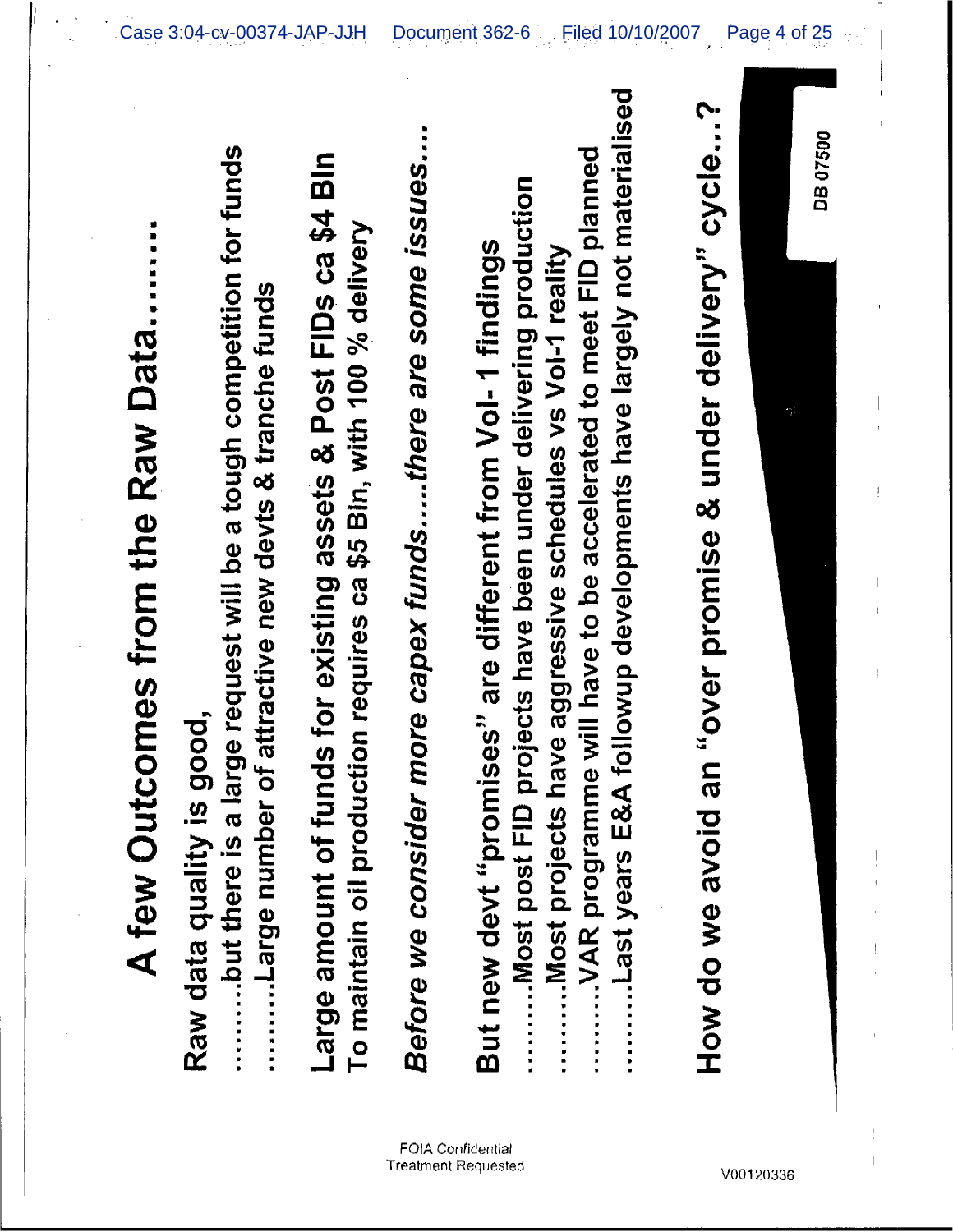| gypt, Argentina, Netherlands, US<br>-2000 LE: Oil : Essentially on target but SPDC,<br>-1999: UK, Egypt, SPDC, Syria, Netherlands<br>Production under-performance<br><b>CURRENT PERFORMANCE</b><br>Gas: E | 2000 onwards (CA 2000) suggests production under-delivery (sub-surface & facilities)<br>pointments due mainly to project schedule delays<br>jor concerns throughout Plan Period<br><b>Vah</b><br>· Reserves Replacement<br>· Major New Project Deliv<br>2000 LE 24 % with ma<br>1999 on-stream disap | · Continued pursuit of major Capex spend outside of existing portfolio are regretting oil?<br>• Continued reliance upon Nigeria (and our ability to grow oil production there)<br>· Need to avoid over promising and under delivering cycle.<br>FUTURE PROMISES | <b>DB 07501</b> |
|-----------------------------------------------------------------------------------------------------------------------------------------------------------------------------------------------------------|------------------------------------------------------------------------------------------------------------------------------------------------------------------------------------------------------------------------------------------------------------------------------------------------------|-----------------------------------------------------------------------------------------------------------------------------------------------------------------------------------------------------------------------------------------------------------------|-----------------|
|                                                                                                                                                                                                           |                                                                                                                                                                                                                                                                                                      |                                                                                                                                                                                                                                                                 |                 |

## KEY ISSUES

## FOIA Confidential **Treatment Requested**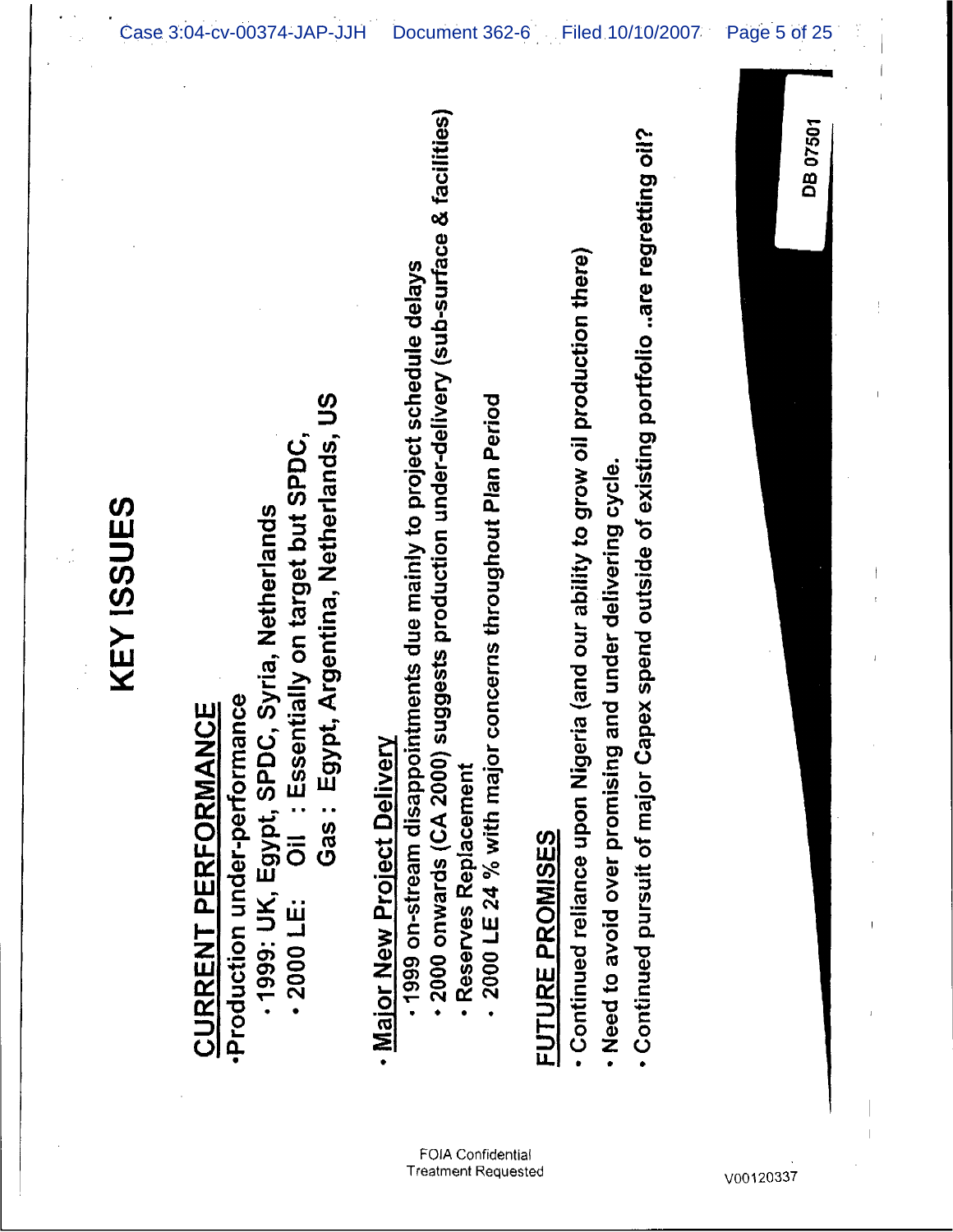CAPEX SPEND 2001 BY COUNTRY - Raw Data Submission

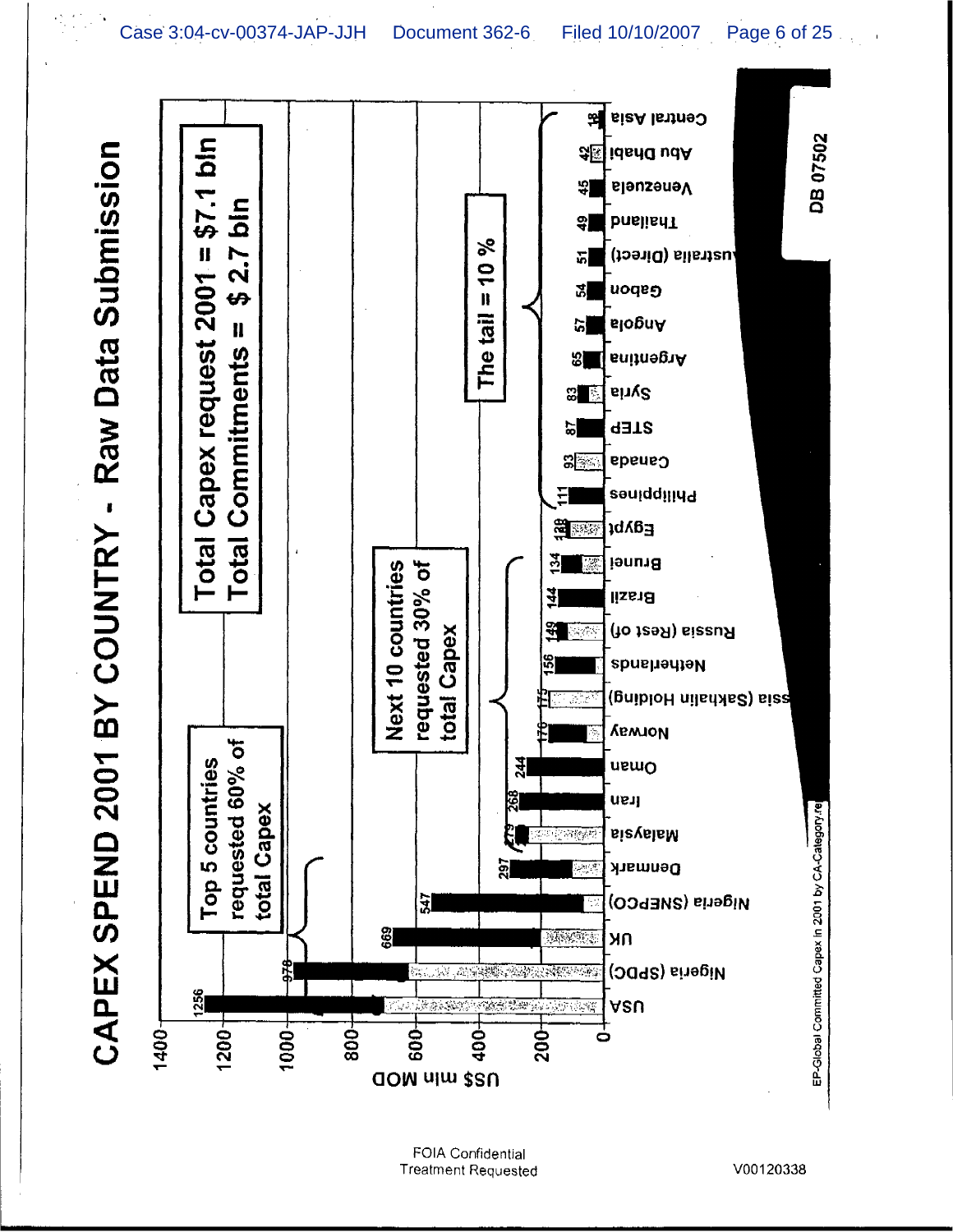(BP-2000 raw data excl Canada & Woodside - SPDC to be updated) Proved Reserves Replacement Ratio

RESERVES REPLACEMENT - RAW DATA



FOIA Confidential **Treatment Requested**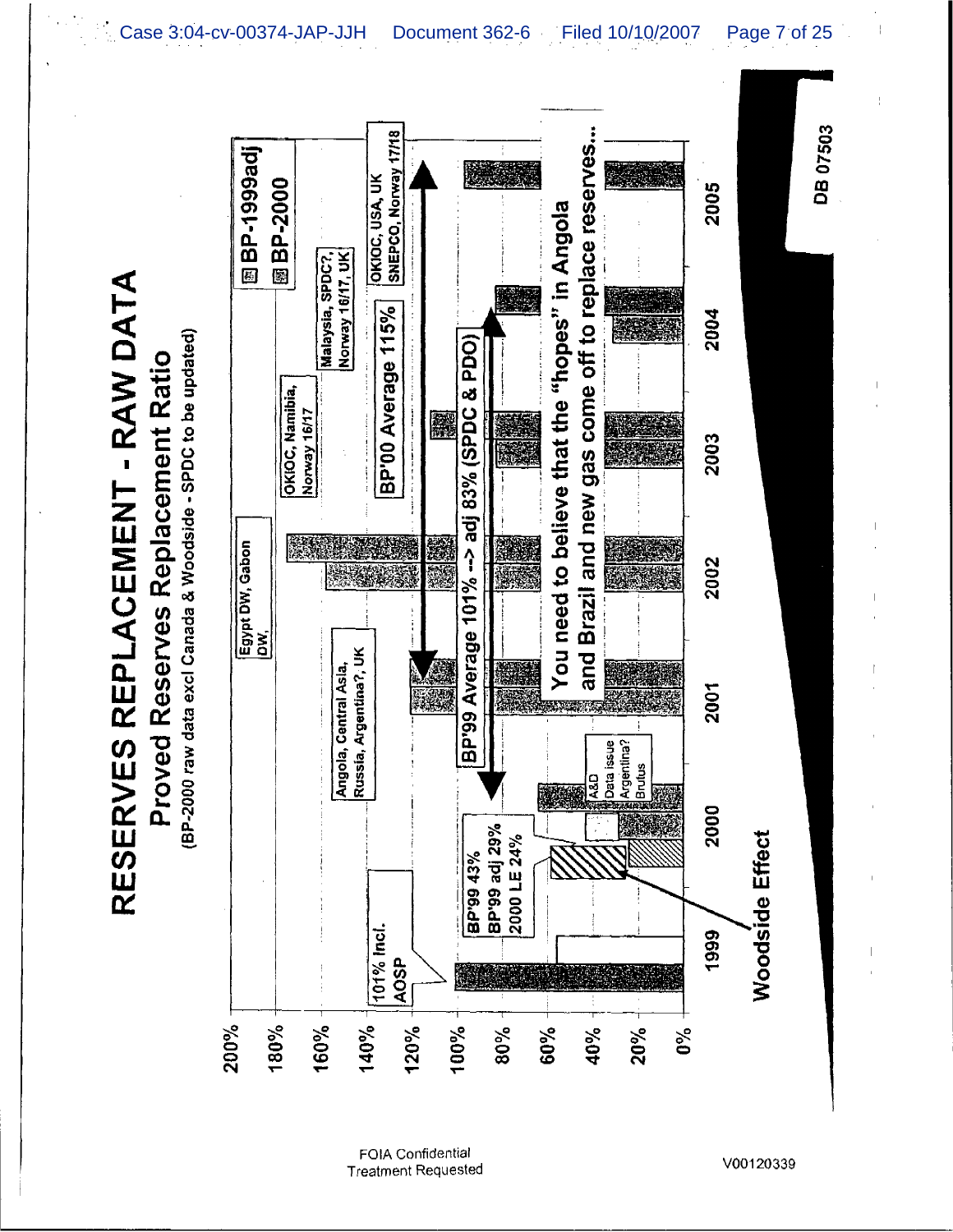SFR MATURATION RATES - RAW DATA



FOIA Confidential **Treatment Requested**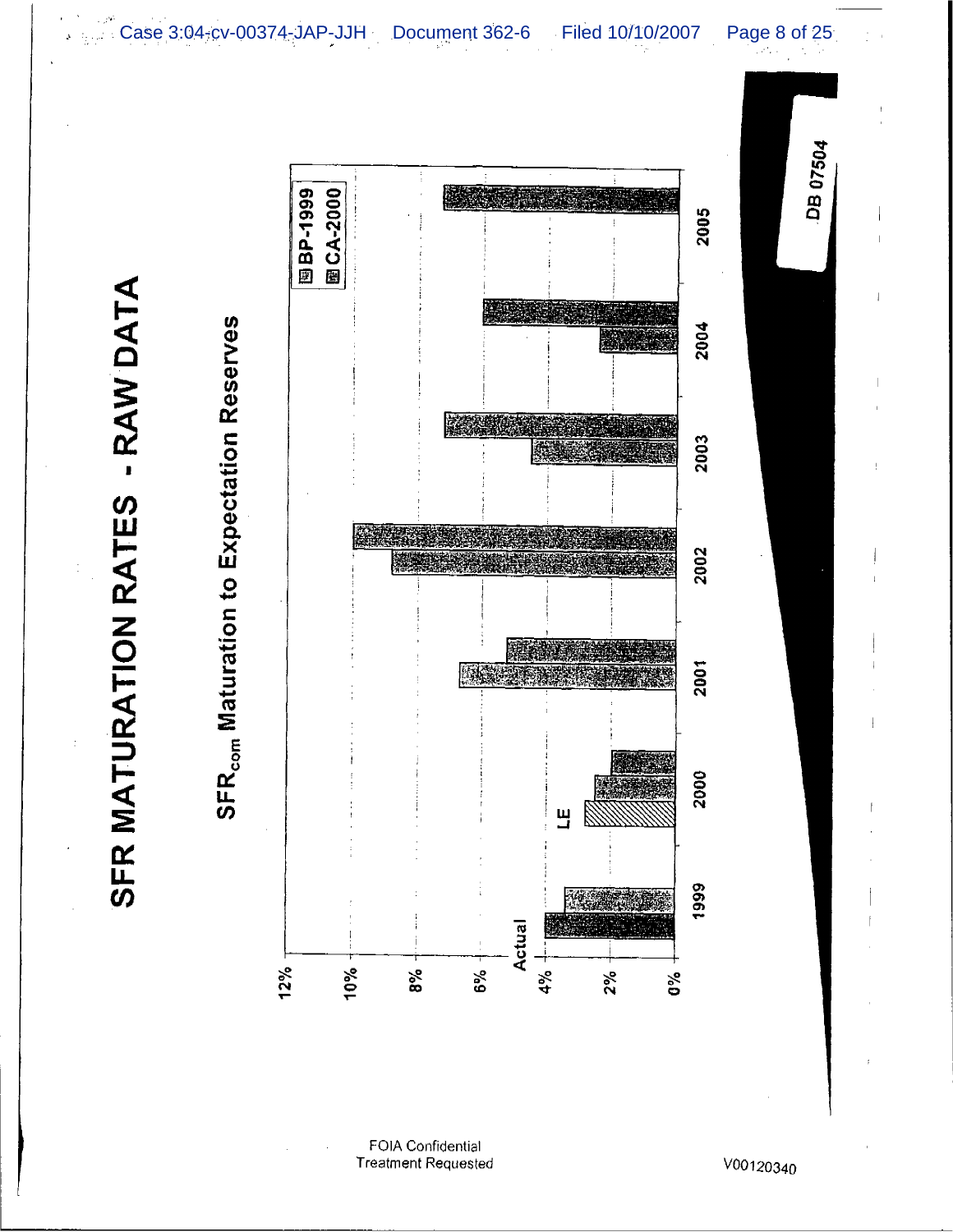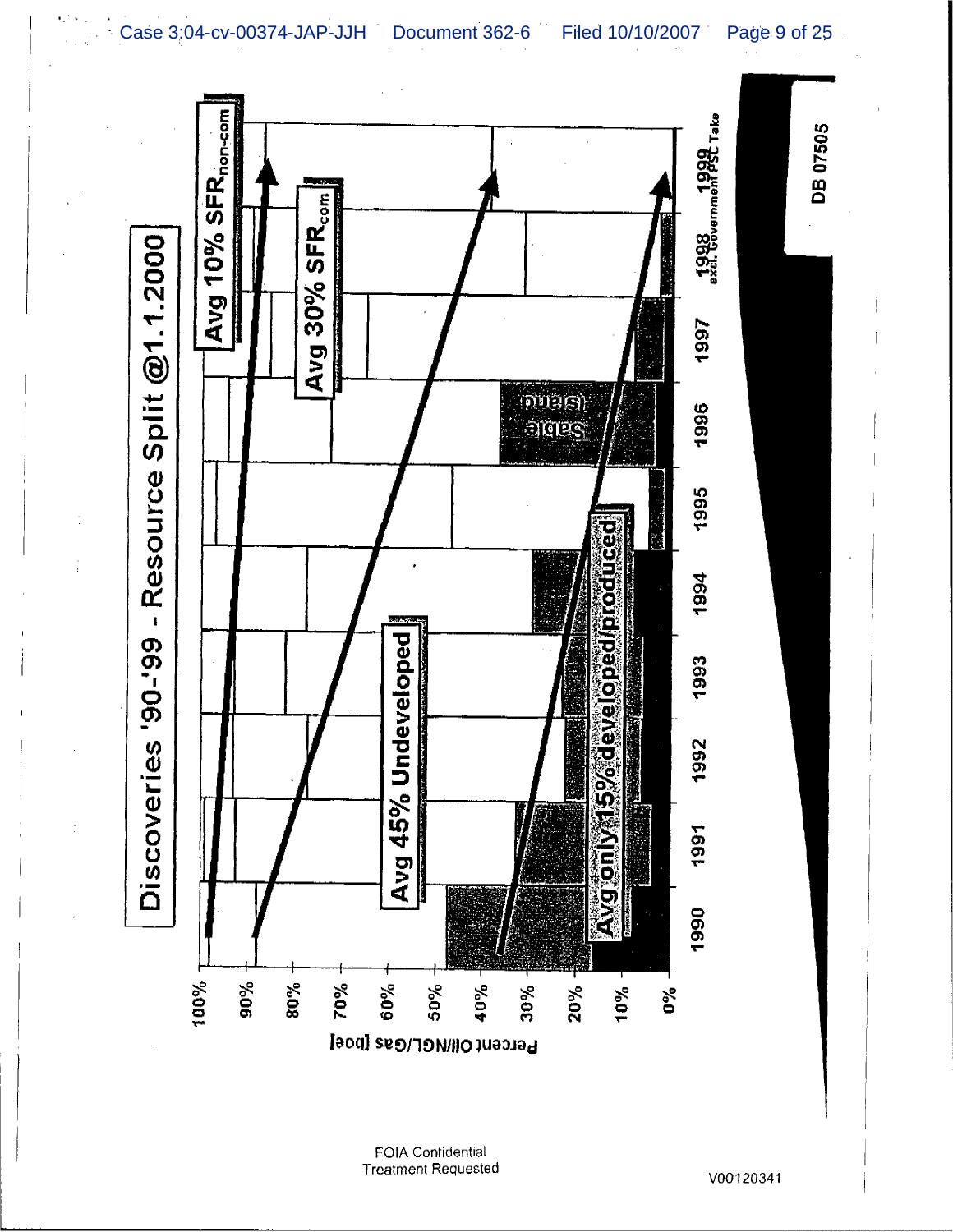

Case 3:04-cv-00374-JAP-JJH Document 362-6 Filed 10/10/2007 Page 10 of 25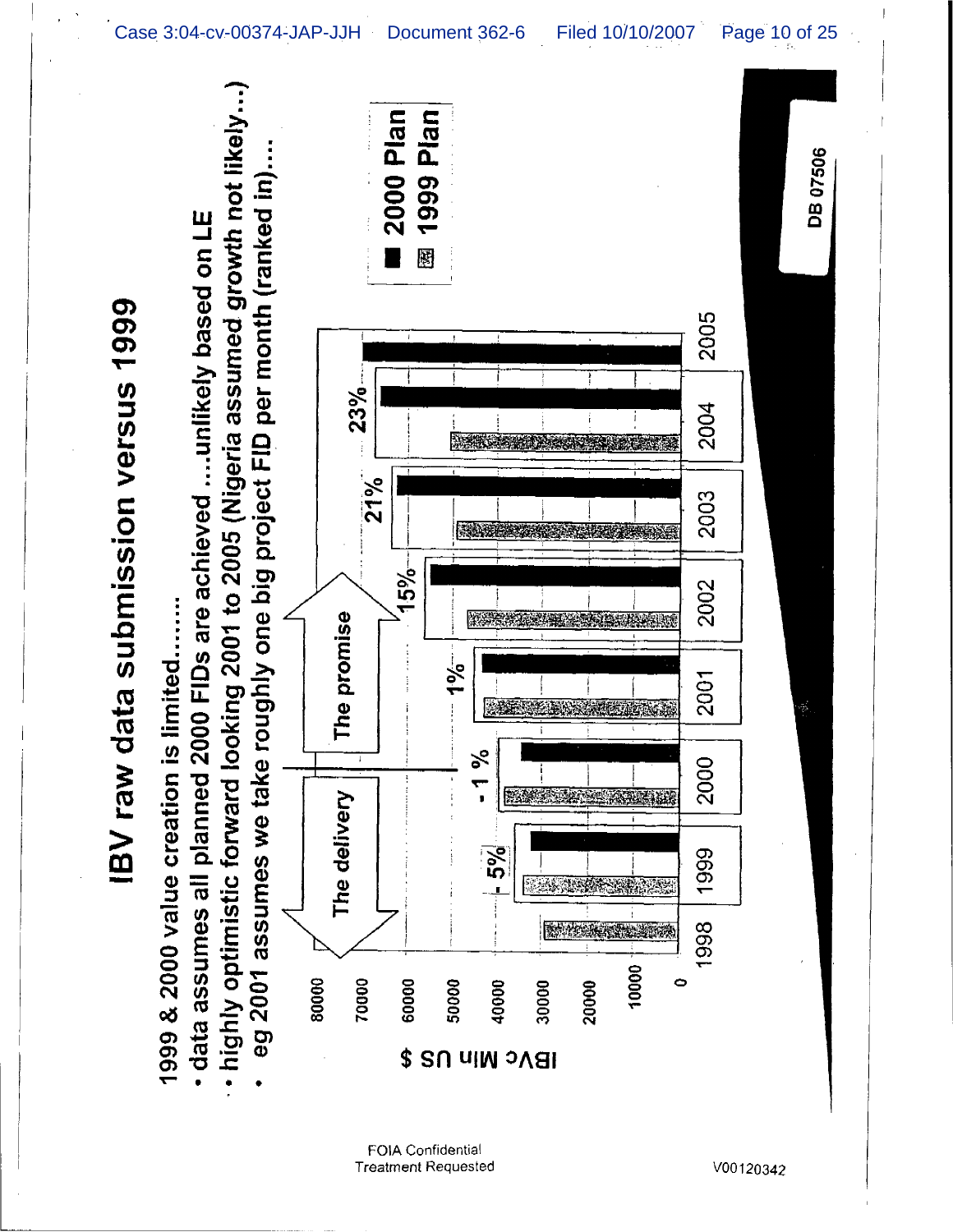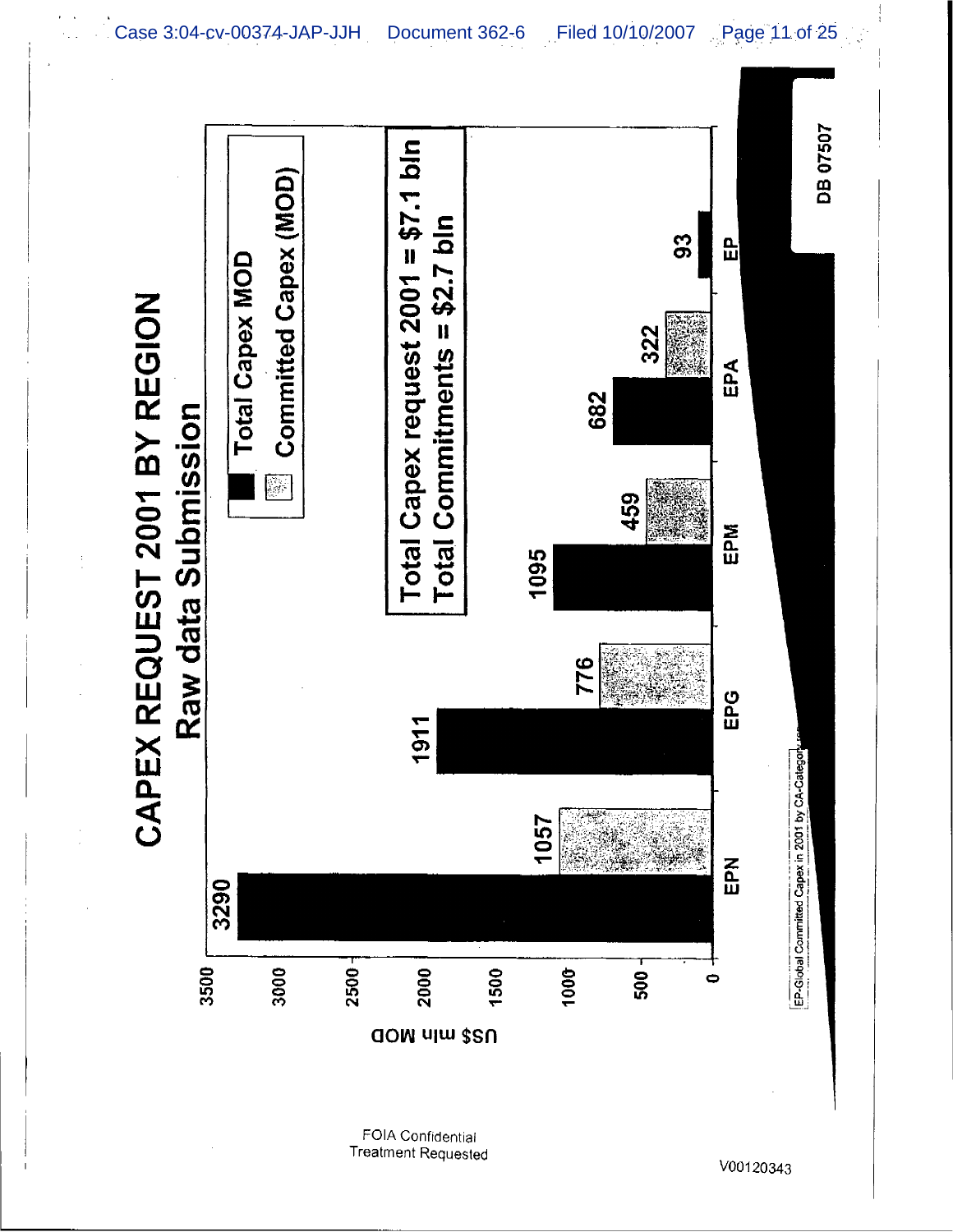



3000-



**FOIA Confidential Treatment Requested** 

V00120344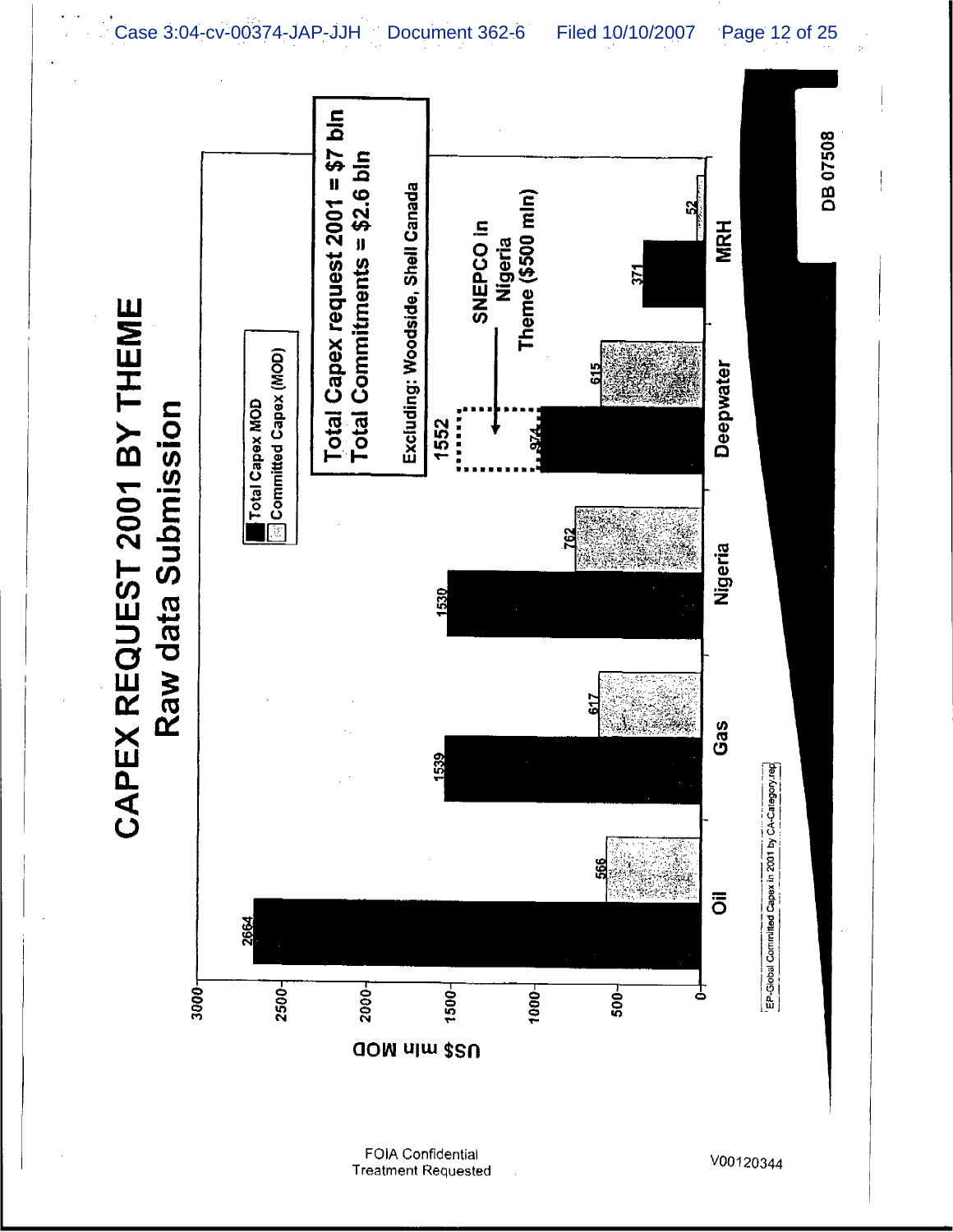Case 3:04-cv-00374-JAP-JJH Document 362-6 Filed 10/10/2007 Page 13 of 25



**FOIA Confidential Treatment Requested**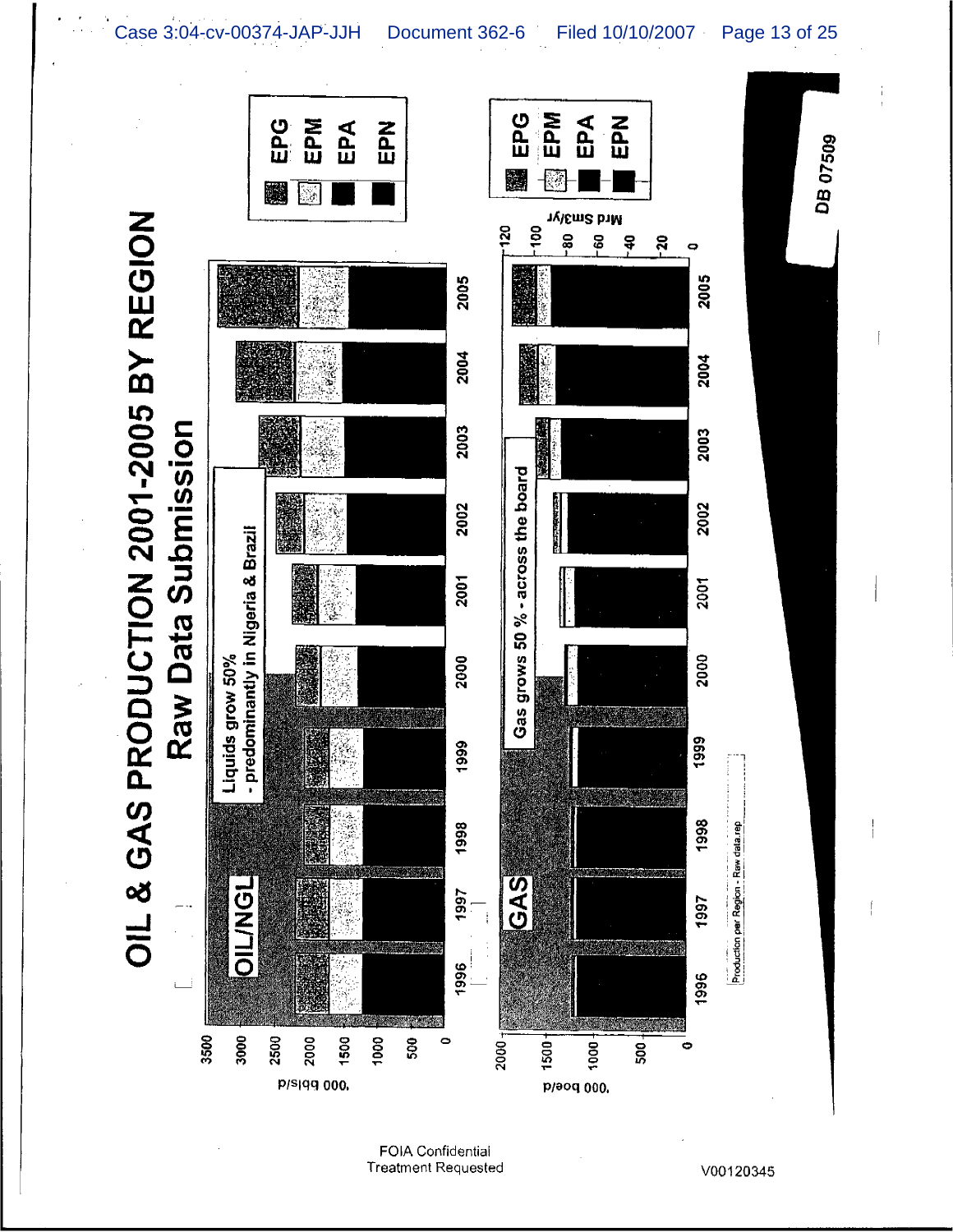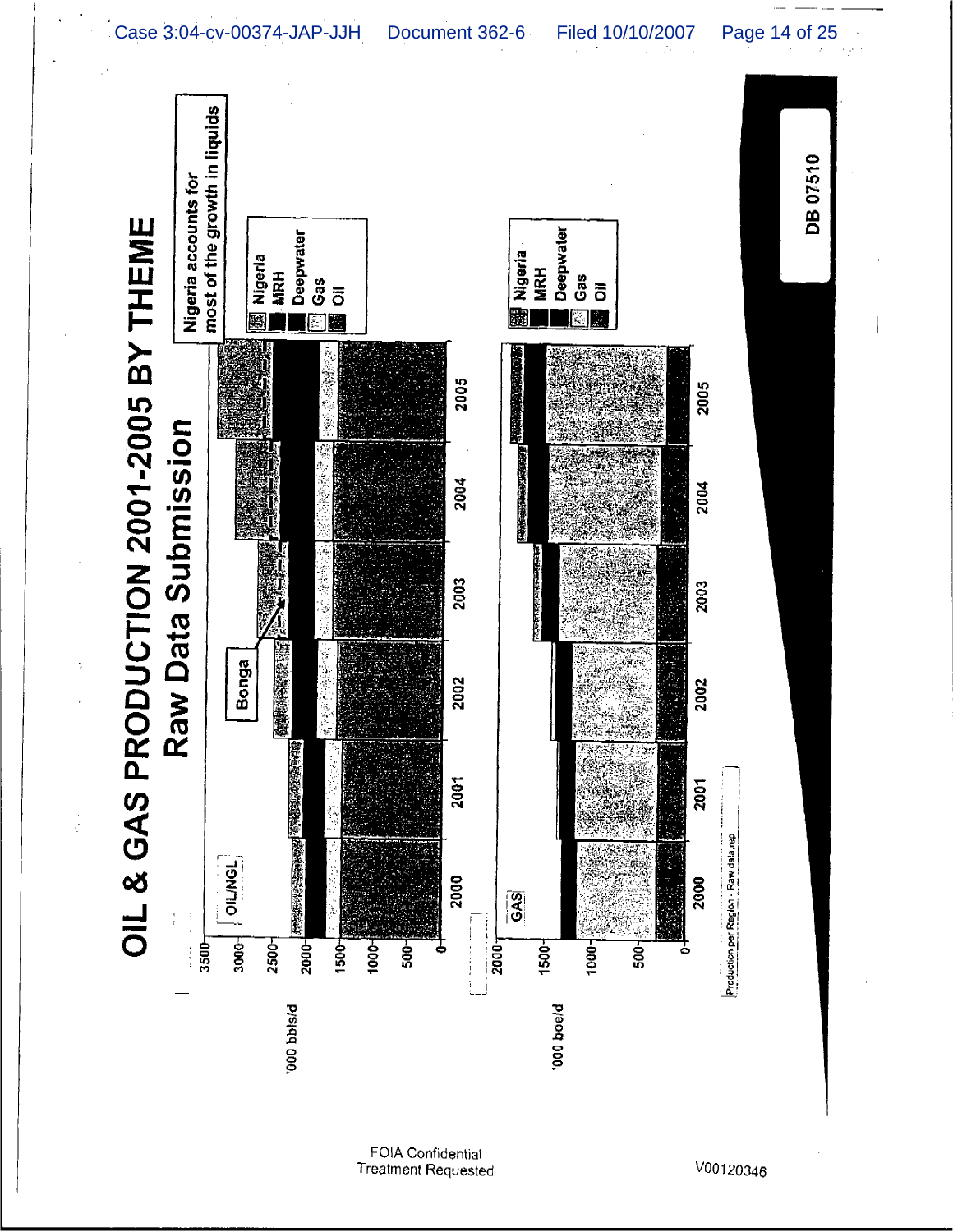|                               | $\leq$                            |                                                                   |               |                   |                                              |
|-------------------------------|-----------------------------------|-------------------------------------------------------------------|---------------|-------------------|----------------------------------------------|
|                               | Capex 2001                        | <b>IBV \$14/bbl</b>                                               | Boe/d 2001    | Boe/d 2002        | Boe/d 2003                                   |
| λή                            | 570                               | 5758                                                              | 396           | 464               | 423                                          |
| <b>AIGERIA</b>                | 1252                              | 5091                                                              | 262           | 299               | 514                                          |
| $\vec{a}$                     | 1317                              | 13946                                                             | 1727          | 1699              | 1635                                         |
| GAS                           | 2327                              | 15233                                                             | 1149          | 1158              |                                              |
| <b>MRH</b>                    | အိ                                | -363                                                              | $\frac{3}{4}$ | 4                 | $\overline{\textbf{C}}$<br>$rac{3}{1212}$    |
| TOTAL                         | 5504                              | 39665                                                             | 3577          | 36                | 382                                          |
|                               | <b>SACTED DRIVER</b><br>Capex2001 | <b>PASSING CAPE</b>                                               | ں<br>پی       |                   | 第Boe/d2002 料漆Boe/d22003<br>O TANK ALL SEARCH |
| <b>MG</b>                     |                                   |                                                                   | $\frac{1}{2}$ |                   |                                              |
|                               | 319                               | 86                                                                |               | $\mathbf  \omega$ | 33                                           |
| <b>NIGERIA</b>                | <u> 13</u>                        | 1005                                                              |               | $\overline{5}$    | 33                                           |
| <b>POLITICAL</b>              |                                   | 2021                                                              | ಜ             | <b>167</b><br>26  | 236                                          |
|                               | 172                               | 2152                                                              | $\frac{5}{1}$ |                   | 53                                           |
|                               | 83                                | 943                                                               |               | O                 |                                              |
| <b>TOTAL</b>                  | 1375                              | 6988                                                              | $\frac{3}{4}$ | <u>ର</u>          | 352                                          |
| MRH now includes Venezuela    |                                   | hence no value at \$14                                            |               |                   |                                              |
| Deepwater excludes SNEPCO     |                                   |                                                                   |               |                   |                                              |
| Ranked out production in 2001 |                                   | Does not reflect OUs outside EP control - (SOGU)<br>43,000 bbls/d |               |                   |                                              |

DB 07511

Case 3:04-cv-00374-JAP-JJH Document 362-6 Filed 10/10/2007 Page 15 of 25

KEY METRICS - RAW DATA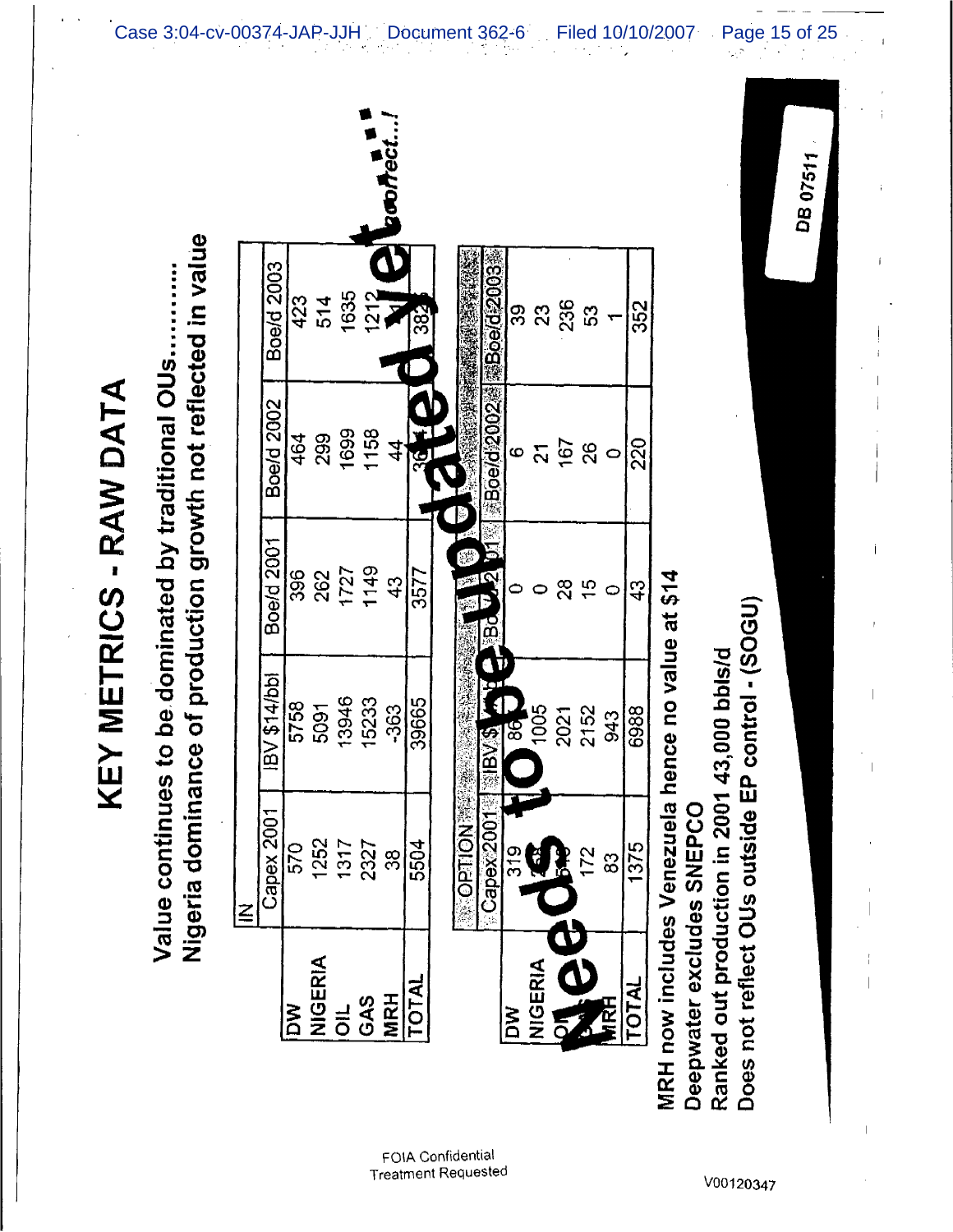|         |                                                                                                                                                                                                                                                |                                                                                           |                                                                                                        | DB 07512 |
|---------|------------------------------------------------------------------------------------------------------------------------------------------------------------------------------------------------------------------------------------------------|-------------------------------------------------------------------------------------------|--------------------------------------------------------------------------------------------------------|----------|
| SUMMARY | New project schedules & project forecasts need realism<br>Existing oil assets decline 50% by 2005 1,700-800 kb/d<br>n is a major challenge<br><b>Crowth story dominated by Nigeria</b><br>. Still Big 3 and small 15<br>· Growth in production | S-new hope and OKIOC<br>nt is a key issue<br>· Brazil, Angola, Cl<br>· Reserves replaceme | to ensure BP'2000 does not under deliver.<br>Given the bullishness of submissions<br>Need to calibrate |          |

L

Ť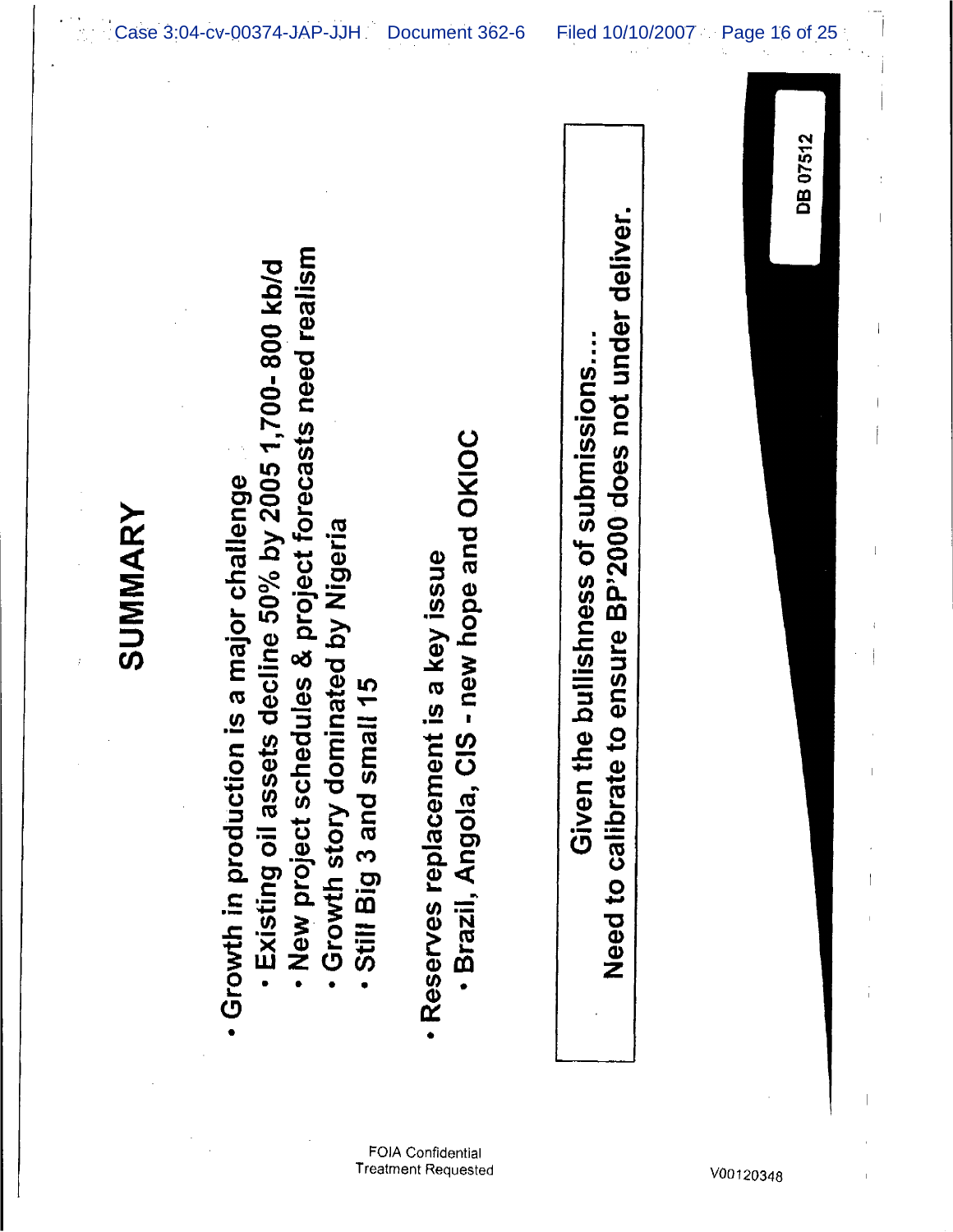Case 3:04-cv-00374-JAP-JJH Document 362-6

FOIA Confidential **Treatment Requested** 

**SORDNOS** 

Filed 10/10/2007

V00120349

Page 17 of 25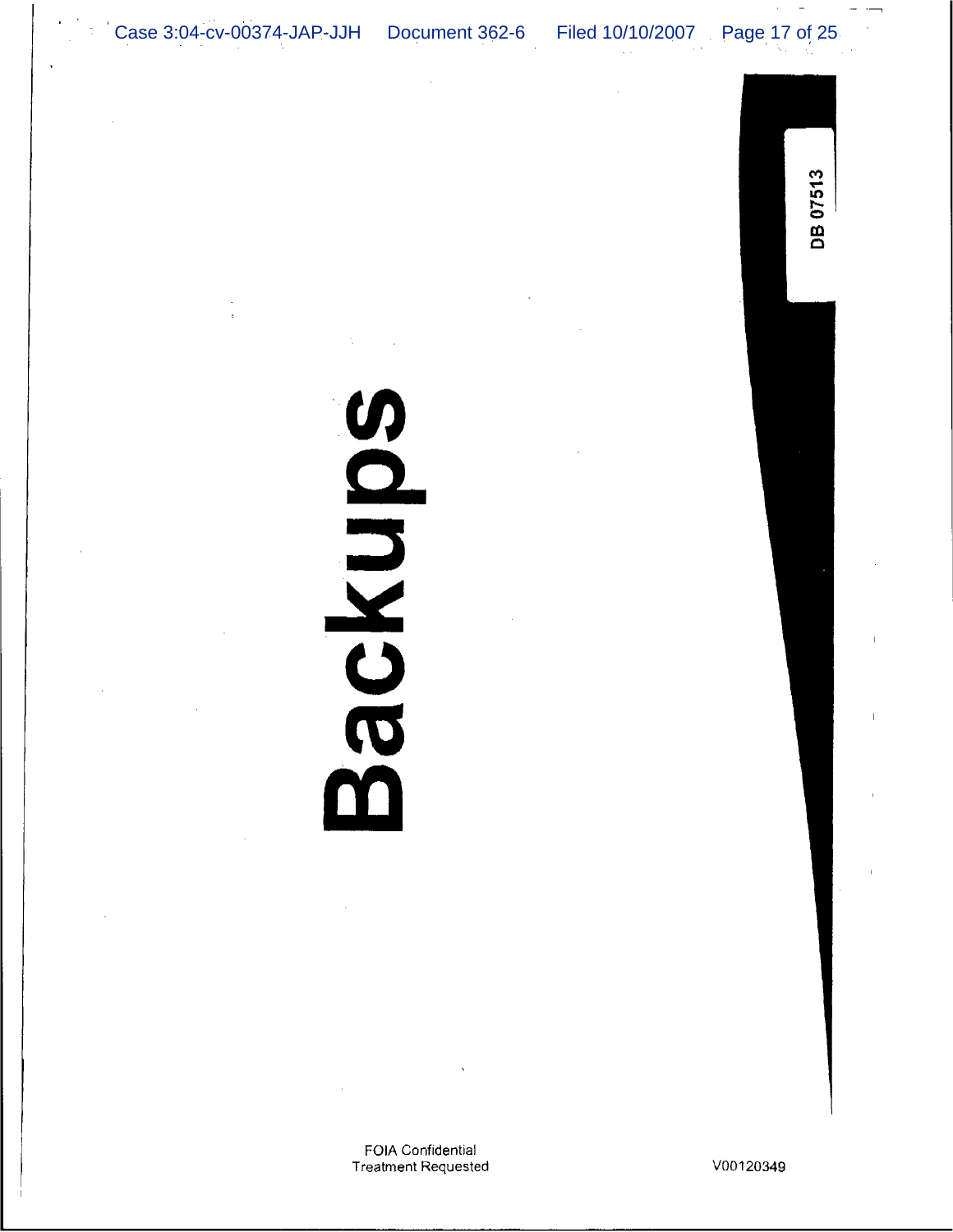|                       | ט<br>בב                                         | P Linked Projects (FID < 3 years)<br>2001 Option |                            |                                |                       |
|-----------------------|-------------------------------------------------|--------------------------------------------------|----------------------------|--------------------------------|-----------------------|
|                       |                                                 | Ranking<br>Capex                                 | $(5 \text{ min})$<br>Capex | Capex<br><b>Matrix</b><br>Pos. | EP/GP<br>Lead         |
| Malaysia              | Tiga<br><b>SATA</b>                             | <b>Base</b>                                      | $\mathbf{z}$               |                                | ე<br>ტ                |
| Australia             | LNG Train 4                                     | Option                                           | 4                          | 6                              | <u>၀</u>              |
|                       | <b>ALNG Train 1</b>                             | Option                                           |                            | IQ.                            | $\frac{\rho}{\sigma}$ |
| China                 | / Changbei<br>Ordos                             | Option                                           |                            | Expex (in)                     | $\mathbf{a}$          |
| Russia                | Piltun-Lunskoye                                 | Option                                           |                            | Expex (in)                     | 品                     |
| Egypt                 | NEMed SMDS                                      | Option                                           |                            | Expex (in)                     | 5g                    |
| Iran                  | <b>MDS</b><br>Iran SI                           | Option                                           |                            | $\ddot{\bullet}$               | Both                  |
| Turkmenistan          | T2T Pipeline to Turkey                          | Option                                           | $\frac{8}{1}$              | <b>CO</b>                      | $\mathbf{r}$          |
| Saudi Arabia          | <b>Maturation Project</b><br>Saudi <sup>l</sup> | Option                                           |                            |                                | <b>B</b>              |
| Nigeria               | <b>ONINE</b>                                    | <b>Base</b>                                      | 507                        | misc                           | 요<br>따                |
|                       | A<br><b>ONTA</b>                                | Option                                           | $\frac{15}{4}$             | misc                           | 읎                     |
|                       | West Africa Gas Pipeline                        | <b>Base</b>                                      | ဖ                          | ∞                              | 윤                     |
|                       | Gas Pipeline<br>Abuja<br>VLNG                   | Base                                             | $\sim$                     | ∞                              | $\mathbf{a}$          |
| Venezuela             |                                                 | Option                                           |                            | م،                             | င်္                   |
| Namibia               | Kudu                                            | Base                                             |                            |                                | $\mathbf{B}$          |
|                       |                                                 | TOTAL (Base)                                     | 533                        |                                | Portfollo Matrix      |
|                       |                                                 | <b>TOTAL (Options)</b>                           | 76                         | ₩<br>ЯTIC                      | $\sim$                |
|                       |                                                 |                                                  |                            | 일<br>보                         | 65%<br><b>D</b><br>v, |
|                       |                                                 |                                                  |                            | $\bullet$<br>ğ                 | 45%<br>G<br>99        |
|                       |                                                 |                                                  |                            | J                              | 雷望                    |
| Current Capex Ranking | Cut-Off is Box 3 $@$ 50%                        |                                                  |                            |                                |                       |
|                       |                                                 |                                                  |                            |                                | DB 07514              |
|                       |                                                 |                                                  |                            |                                |                       |

 $\alpha_{\rm{eff}}$ 

 $\bar{z}$ 

 $\sim$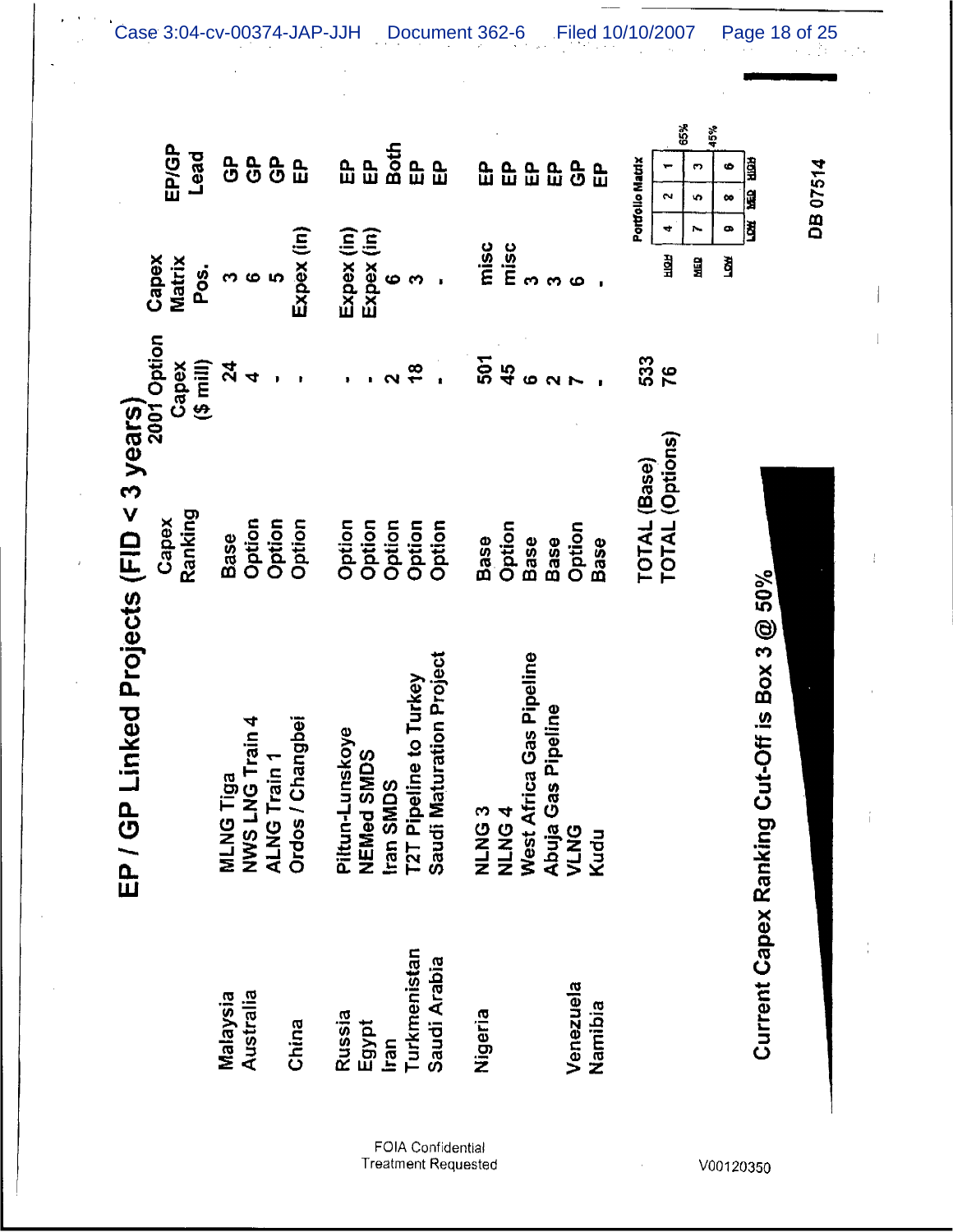Case 3:04-cv-00374-JAP-JJH Document 362-6 Filed 10/10/2007 Page 19 of 25

Integrated Ranking (incl NPV)

**Attractiveness** 

Box

**Attractiveness** 

Box

ဖော

ALNG Train 1 **NWS Train 4** 

Australia

Iran SMDS

Iran

EP Ranking

41%

55%

54%<br>48%

ო ს

41%

 $\bullet$ 

 $21%$ 

Ø

48%

6

54%

 $\mathbf{c}$ 

**T2T Pipeline to Turkey** 

Turkmenistan

54%

**M** 

34%

 $\bullet$ 

Venezuela LNG

Venezuela

DB 07515

EP/GP Integrated Economics

FOIA Confidential<br>Treatment Requested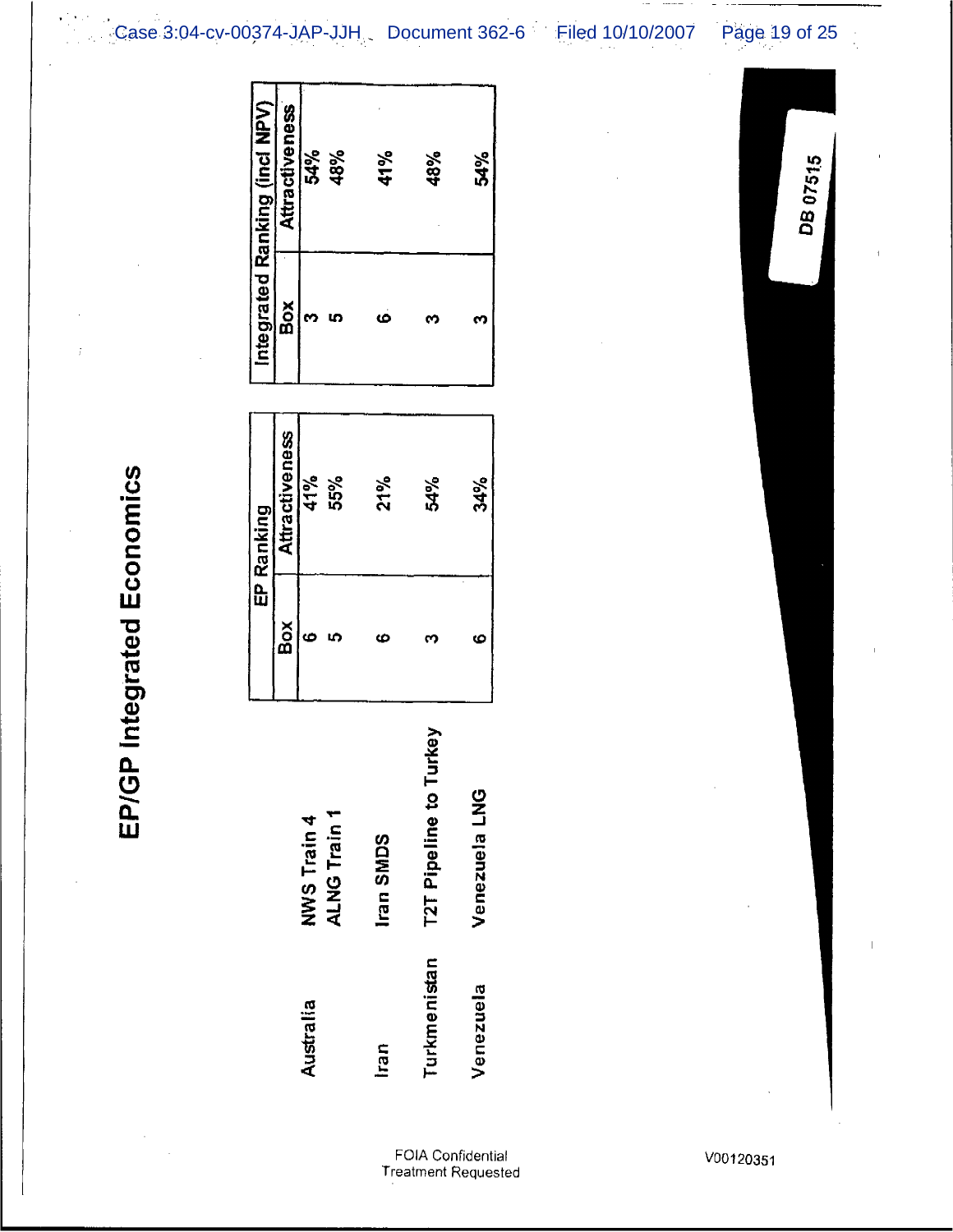KEY ISSUES - EP / GP Linked Proiects

| つコンソン・リン     | <b>SIDEL DANIII ID - II</b>   |                                    |
|--------------|-------------------------------|------------------------------------|
| Country      | Project Name                  | <b>Upstream Capex</b>              |
| Malaysia     | <b>MLNG Tiga</b>              | $\frac{1}{2}$                      |
| Australia    | <b>NWS LNG Train 4</b>        | $\ddot{\phantom{0}}$               |
|              | <b>ALNG Train 1</b>           |                                    |
|              | <b>ALNG Train 2</b>           | $\ddot{\phantom{a}}$<br>$\ddot{z}$ |
|              | <b>NAGV Domgas &amp; FLNG</b> | $\ddot{\phantom{a}}$               |
|              | Gorgon SMDS                   | $\vdots$                           |
| China        | Ordos / Changbei              | $\ddot{\phantom{a}}$               |
|              | Kuqa                          | $\ddot{\cdot}$                     |
| Russia       | Sakhalin (Piltun-Lunskoye)    | $\ddot{\phantom{a}}$               |
| Egypt        | <b>NEMED SMDS</b>             |                                    |
| <b>Iran</b>  | Iran SMDS                     |                                    |
| Turkmenistan | <u>T2T Pipeline to Turkey</u> |                                    |
| Saudi Arabia | Saudi Gas Project             | $\vdots$                           |
| Nigeria      | <b>CONNE</b>                  | $\ddot{ }$                         |
|              | <b>AUNINA</b>                 | $\ddot{}}$                         |
|              | West Africa Gas Pipeline      | $\ddot{}}$                         |
| Venezuela    | VLNG                          |                                    |
| Namibia      | Kudu                          |                                    |
|              |                               |                                    |

Case 3:04-cv-00374-JAP-JJH Document 362-6 Filed 10/10/2007 Page 20 of 25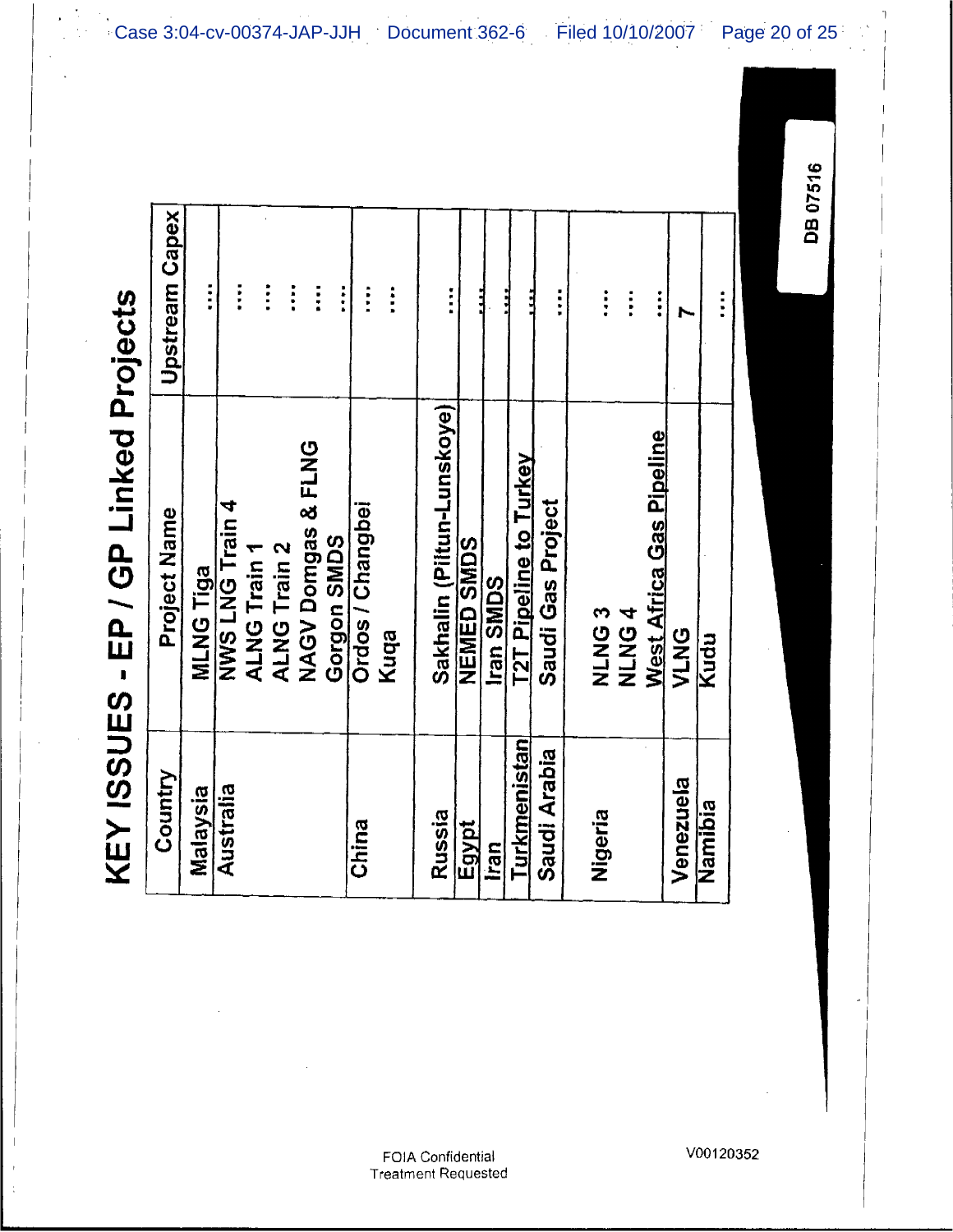| ata Pack (early rankings/views) to RBAs for Consideration<br>quality & identify implications of expex & capex ranking)<br>10th July: EXCOM Presentation on Expex, Devt Capex & with Early Financials<br>11th Aug: OU Investment Confirmation (as per 2001 Scorecard Outlines)<br>(EP / SIG Alignment Meetings take place as required per region)<br>Proto-Forum Discussion on expex ranking<br>Position in CA 2000 Sequence<br>31st July: EXCOM Presentation on Final Expex & Capex<br>19th June: Some Regions Holding RBAs & OUs Meeting<br>14th July: OU Investment level letters (Expex, Capex, etc)<br>26th June: EXCOM Raw Data and Issues<br>27-28th June: CAPEX Workshop<br>22-23th June: EXPEX Workshop<br>13th June : Expex/Capex D<br>$\blacksquare$<br>(Improve data<br>7th June : Exploration<br>26th JUNE |
|------------------------------------------------------------------------------------------------------------------------------------------------------------------------------------------------------------------------------------------------------------------------------------------------------------------------------------------------------------------------------------------------------------------------------------------------------------------------------------------------------------------------------------------------------------------------------------------------------------------------------------------------------------------------------------------------------------------------------------------------------------------------------------------------------------------------|
|------------------------------------------------------------------------------------------------------------------------------------------------------------------------------------------------------------------------------------------------------------------------------------------------------------------------------------------------------------------------------------------------------------------------------------------------------------------------------------------------------------------------------------------------------------------------------------------------------------------------------------------------------------------------------------------------------------------------------------------------------------------------------------------------------------------------|

Case 3:04-cv-00374-JAP-JJH Document 362-6 Filed 10/10/2007 Page 21 of 25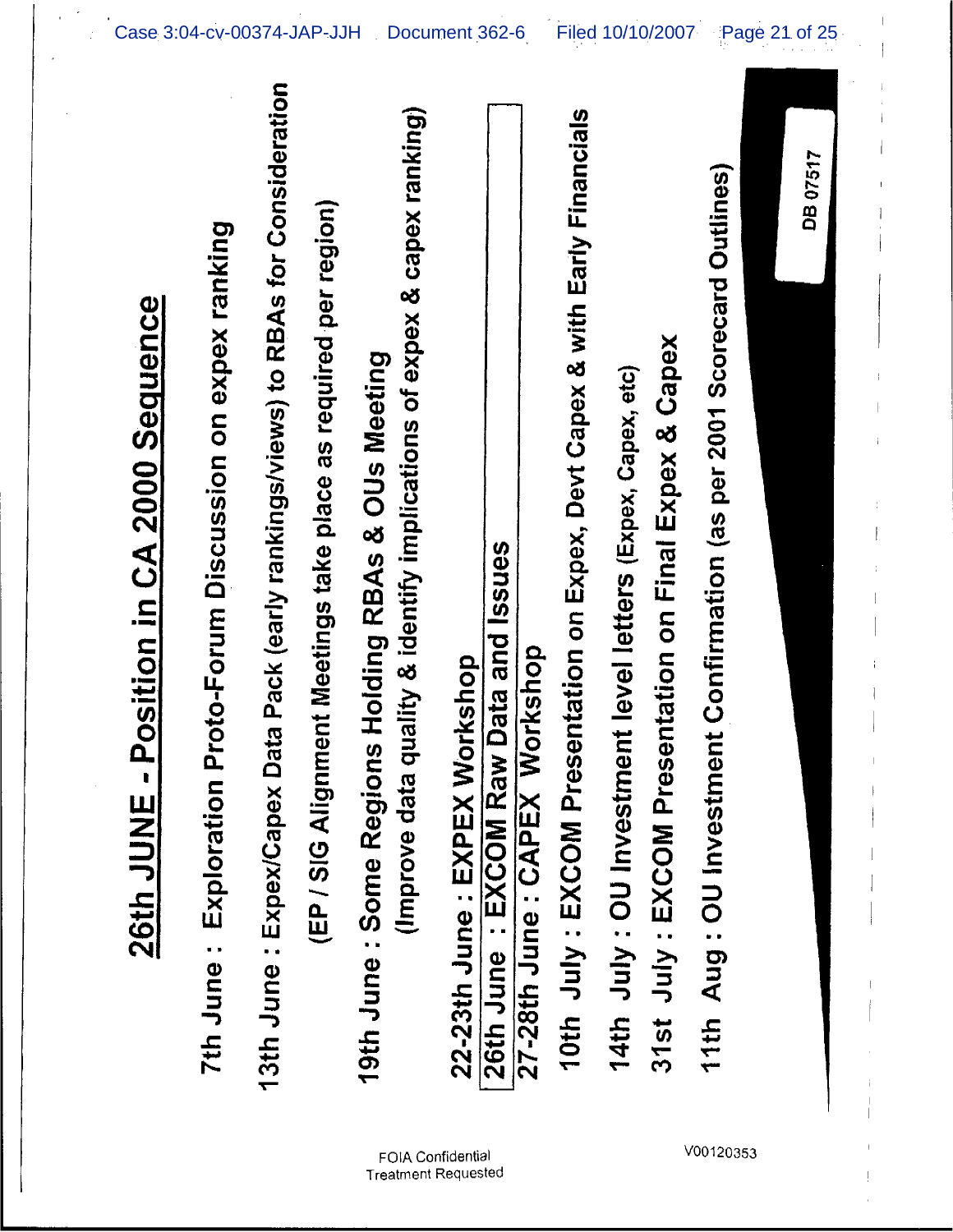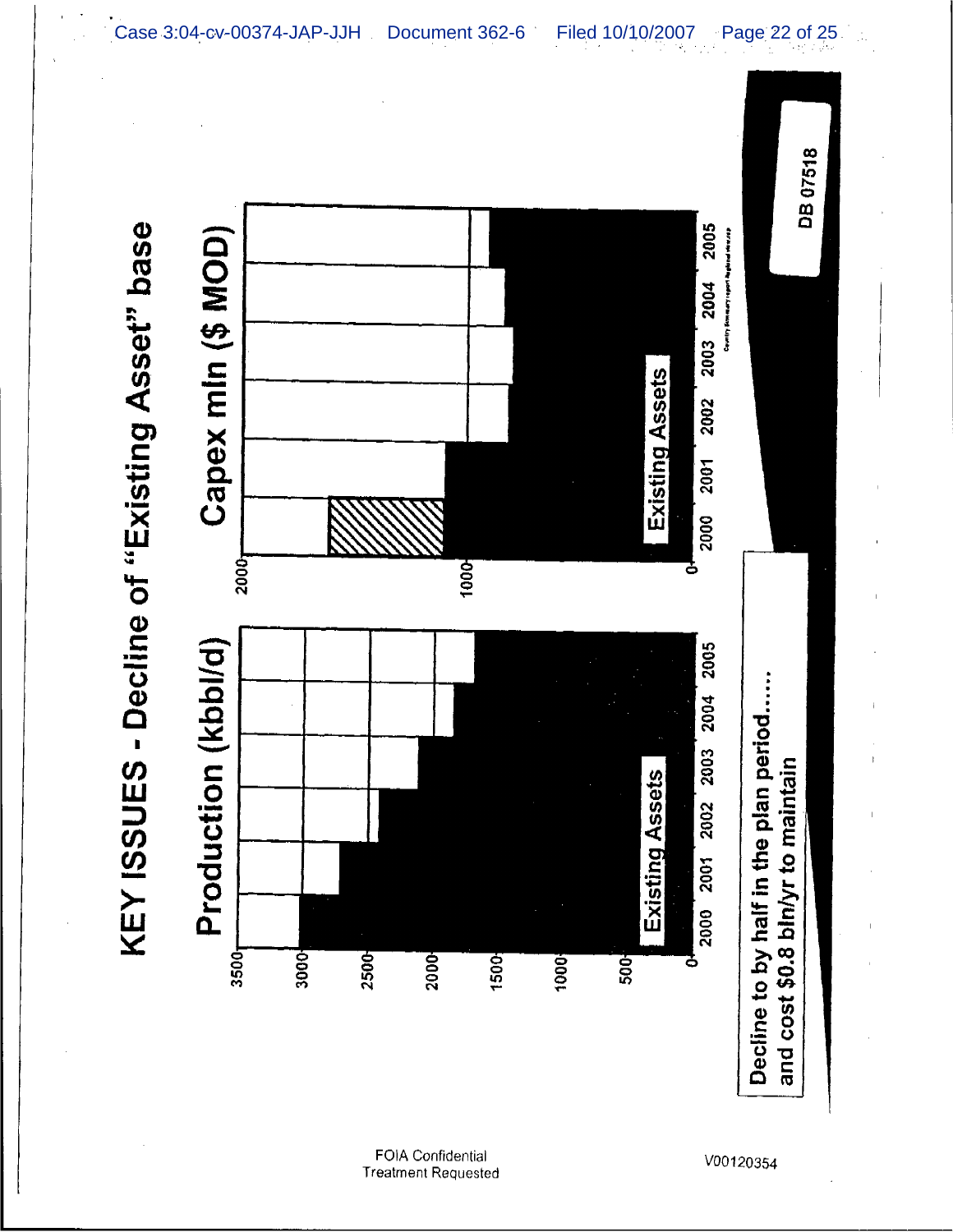



V00120355

Case 3:04-cv-00374-JAP-JJH Document 362-6 Filed 10/10/2007 Page 23 of 25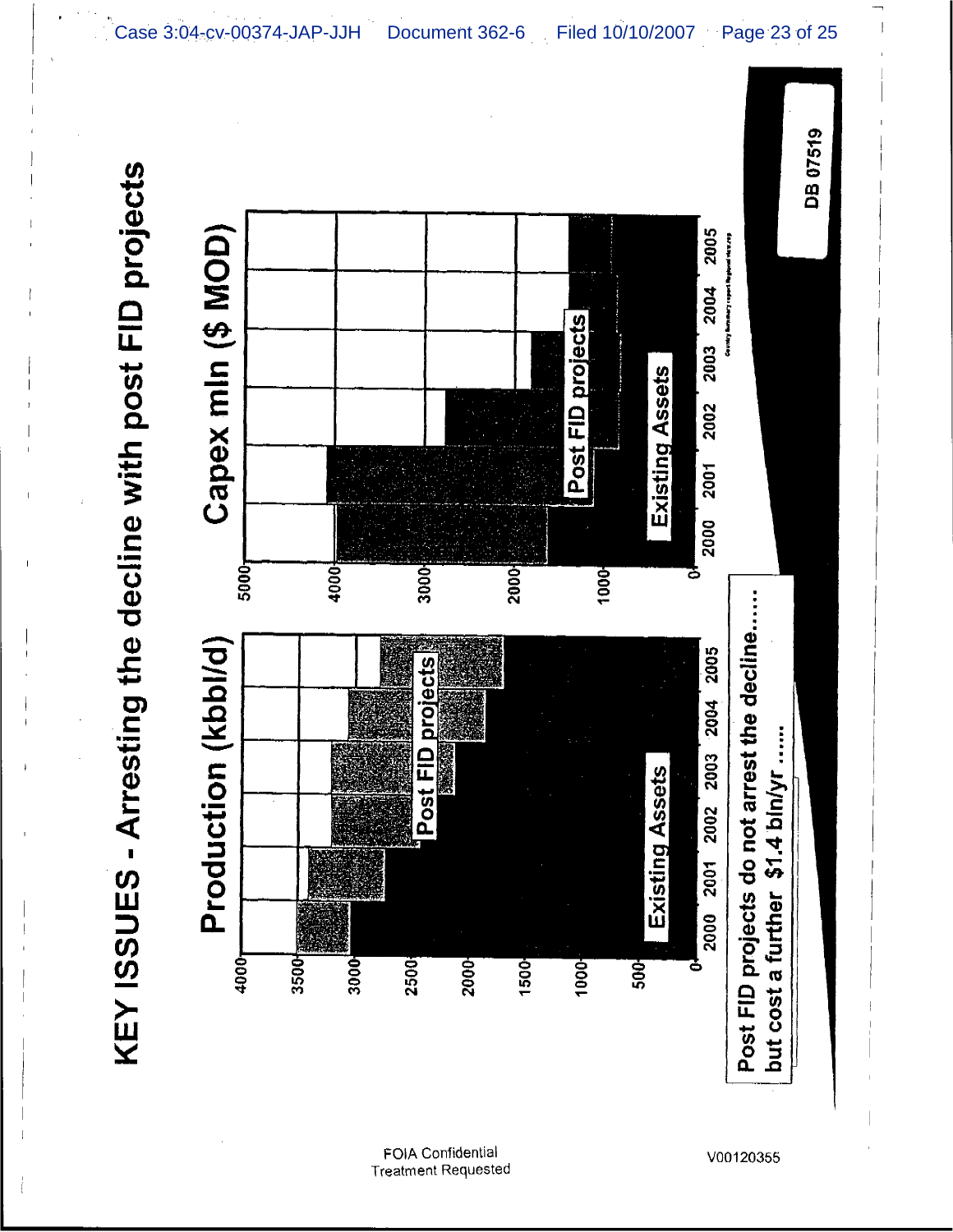